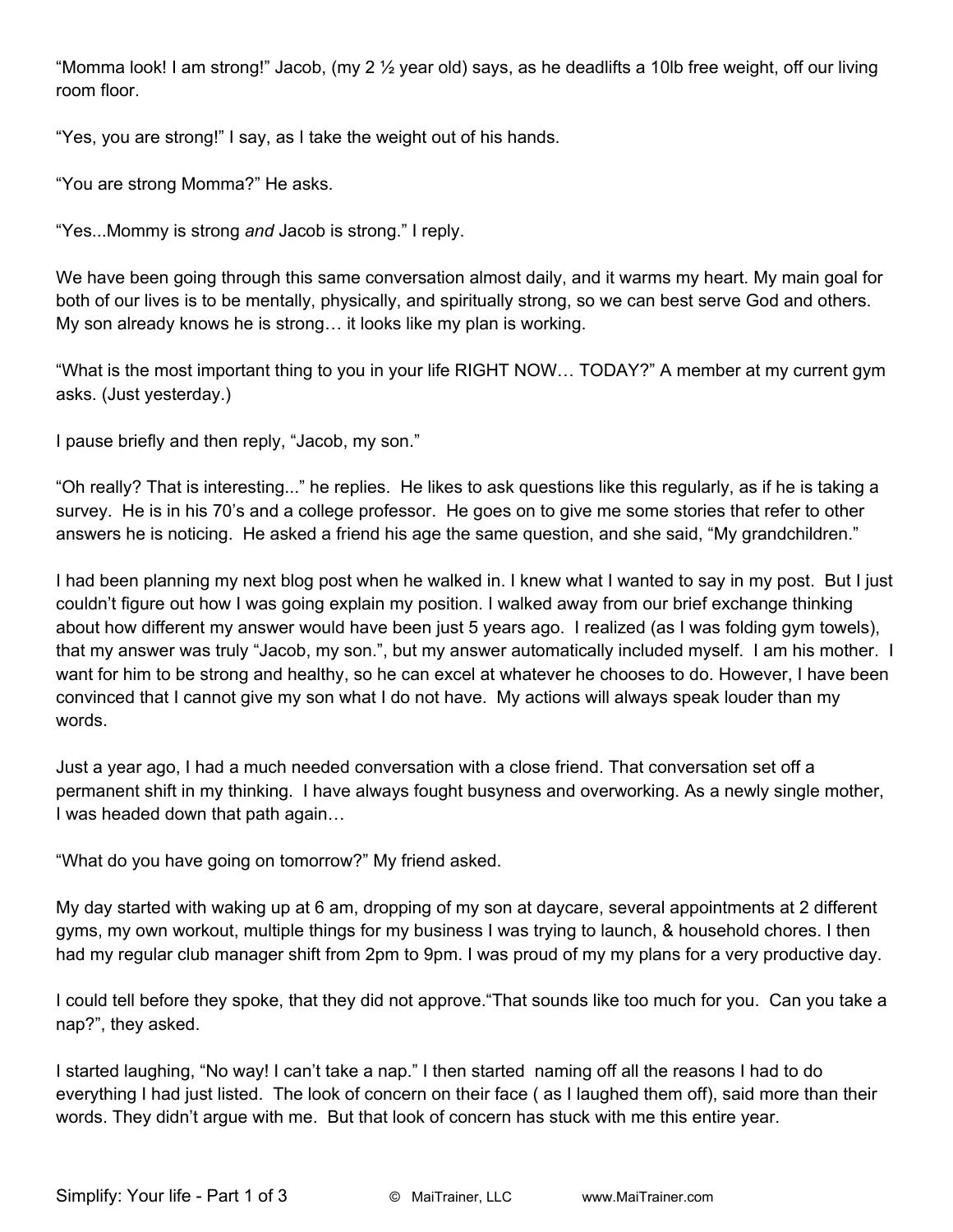The next day I was still haunted by that exchange. I was tired, stressed, and there had been a tightness in my chest for weeks. I thought if I worked really hard, I could overcome this mess my personal life had become, after my second marriage had ended 10 months earlier. I thought I was handling it well. I hadn't had anyone else tell me that my plans were "too much" for me. In fact, I hadn't really told anyone how much I was working, how little I was sleeping, and how far away I felt from any sense of inner peace. Jacob had also started to become increasingly grumpy and clingy.

I decided I needed to take their advice. I did my personal training appointments for the morning, went home, ate lunch, took a nap, and read a book...and then went to my manager shift. It felt great. I felt refreshed.

Why was I placing work first? How could I put work in front of my own health and time with my baby, when I would never want my clients to do the same? Why was I proud of my plans and expecting others to co-sign on my behavior?

In my case it was fear. Fear that if I relaxed and took time for myself, that my world would collapse. Intellectually I knew that any sense of control I had was false. I had always advised clients to take care of themselves first. For the next 2 months I made it my mission to reclaim the basics of a healthy life. I changed my entire schedule. My life was worth more to me (and to my son) than a paycheck.

There are only 24 hours in a day, and only 168 hours a week. I decided I had to schedule everything related to my health and wellness first. This is my current list/schedule of priorities for my health and well-being. The time is assigned to each weekly.

- Sleeping at least 7 hours a night = 49 hours
- Eating 3 healthy(pre-prepared) meals and 2 snacks  $@1$  hour a day = 7 hours
- Shopping for healthy foods (including travel time and putting away items) = 1 hour
- Prepping and cooking healthy foods (including washing dishes) = 4 hours
- $\bullet$  Exercising (including travel time and dressing) = 8 hours
- Church on Sunday (including travel time and chatting with friends) =  $2\frac{1}{2}$  hours
- Personal time in prayer/writing/reading  $@$  1 hour a day = 7 hours

I have claimed 78 ½ hours a week for my own physical, spiritual, and mental health. Which leaves me with only 89 ½ more hours.

I have decided my allowance for any work (including travel time, studying for exams, and household chores) is 60 hours.

I am now left with 29 ½ hours of quality time for my son, my family, my friends, or any other recreational activities I'd like to enjoy. This averages out to over 4 hours a day.

My work productivity and job satisfaction has never been higher. I am more present with my son, my family, and my friends. I have had doors open for me in my career that I never would have imagined a year ago. I thought more work would set me free... but when I put myself first and set boundaries, my work-life immediately improved. I have also grown very close with my son, and have cherished the new found time I get to spend with my extended family and friends.